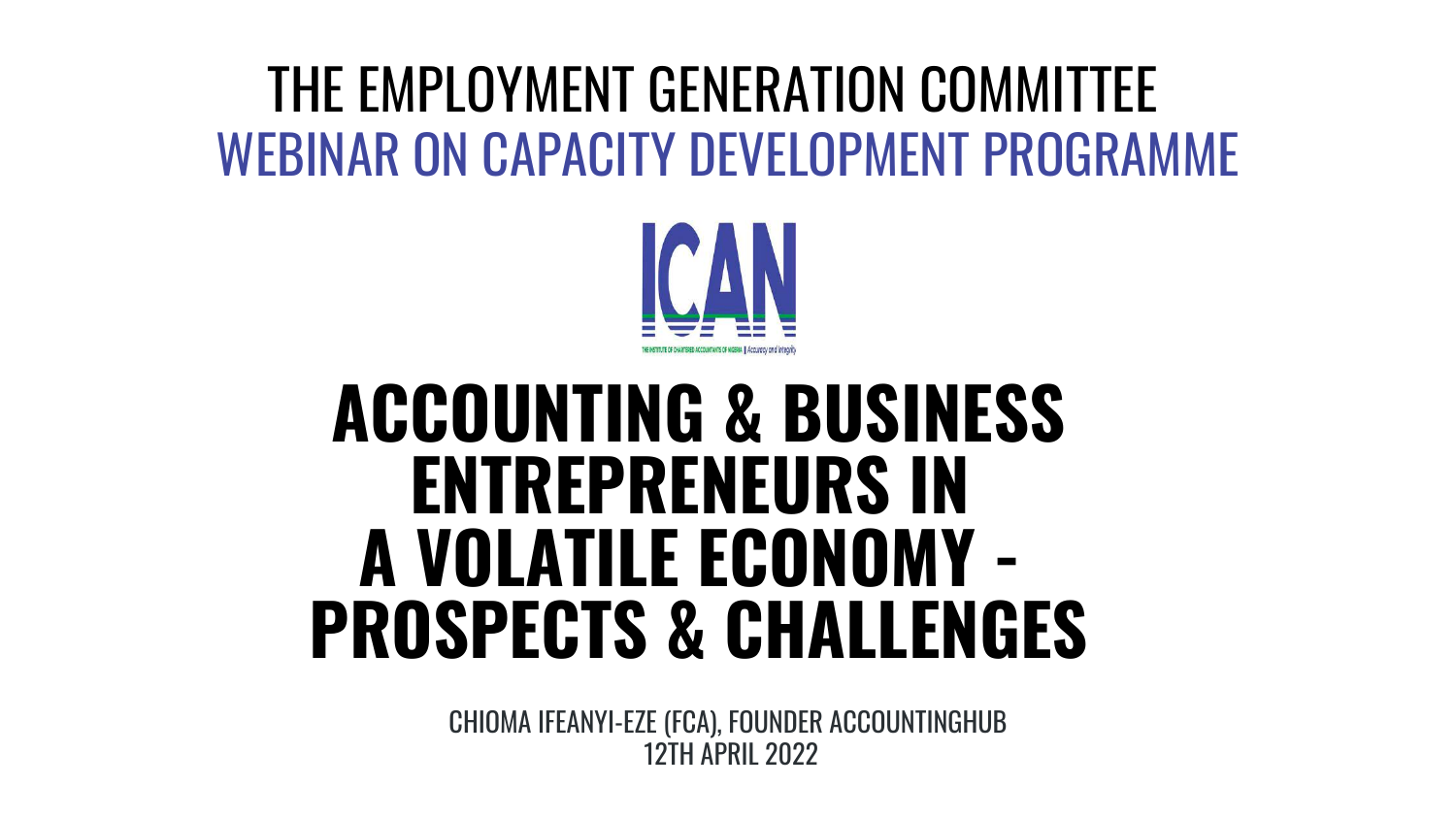### LET'S UNDERSTAND A BIT MORE

### *ACCOUNTING & BUSINESS ENTREPRENEURS IN A VOLATILE ECONOMY - PROSPECTS & CHALLENGES*

Volatile means rapidly changing Prospects and Challenges means the good and bad sides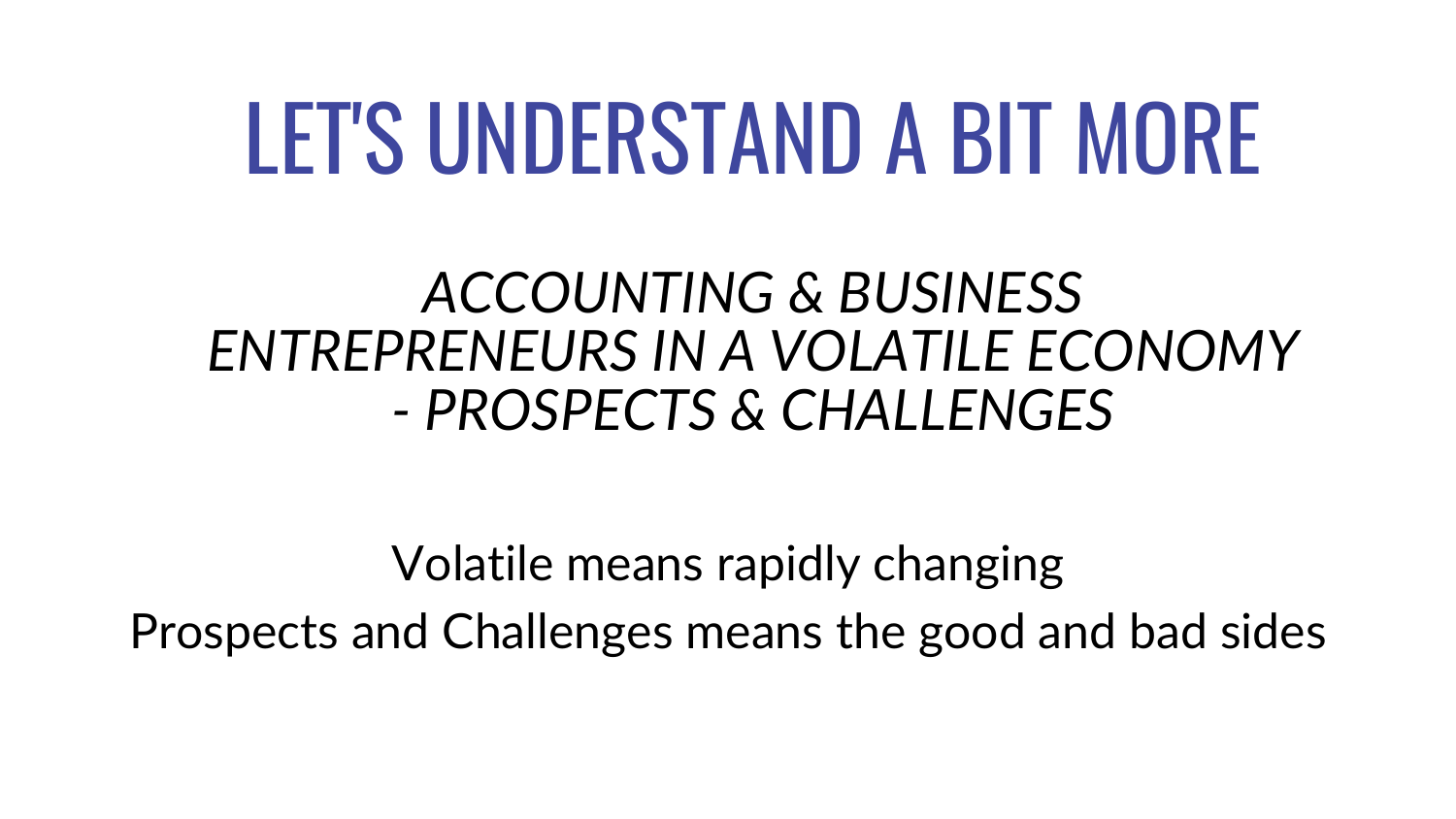### AT THE END OF THIS SESSION...

Why the times are volatile 1. 2. The positive sides to it 3. The negative sides to it What I must do as an accountant or entrepreneur 4.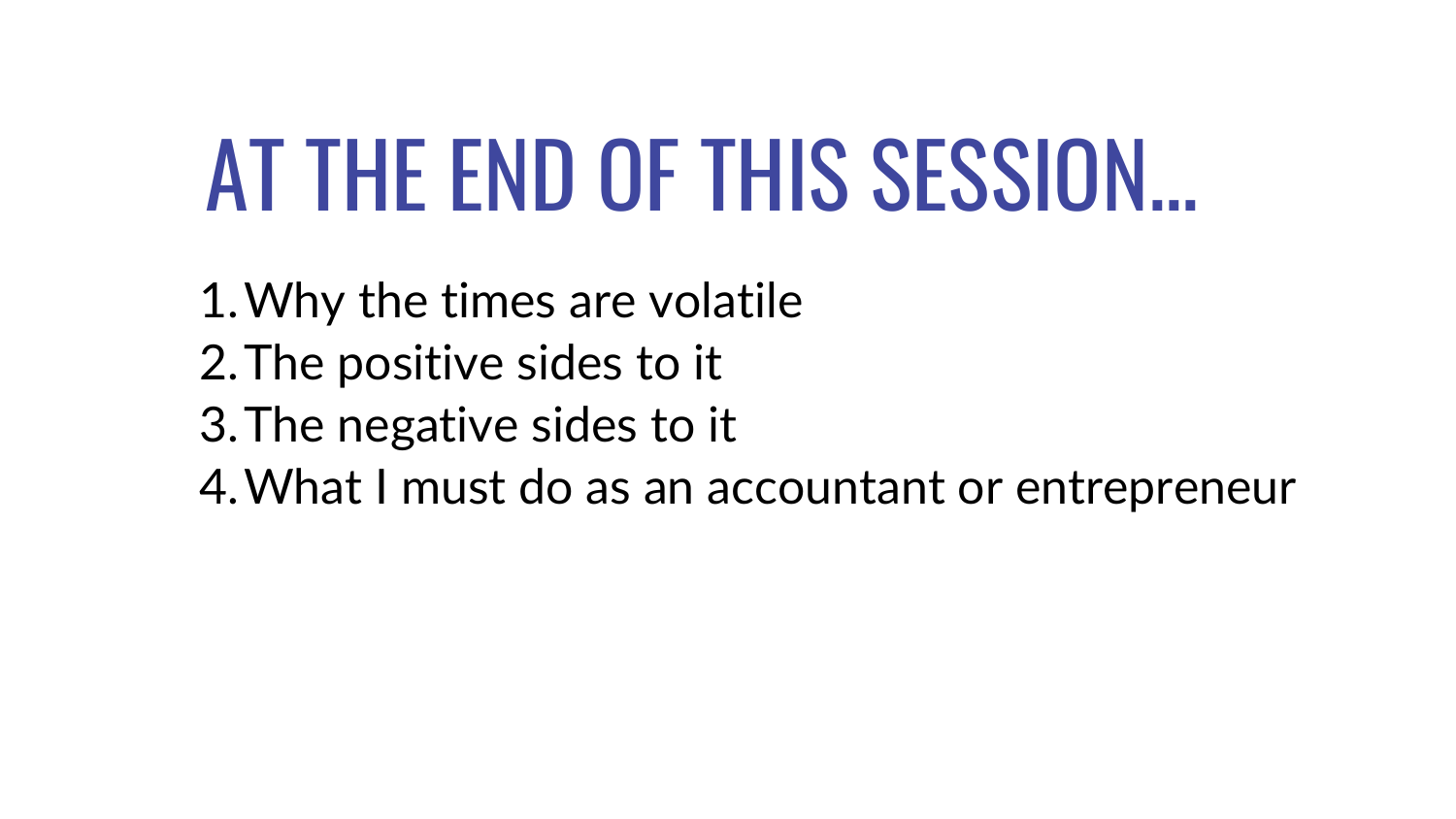# THE OBJECTIVE OF THE PAPER

To teach accountants how to deal with the volatility of the times and still stay relevant.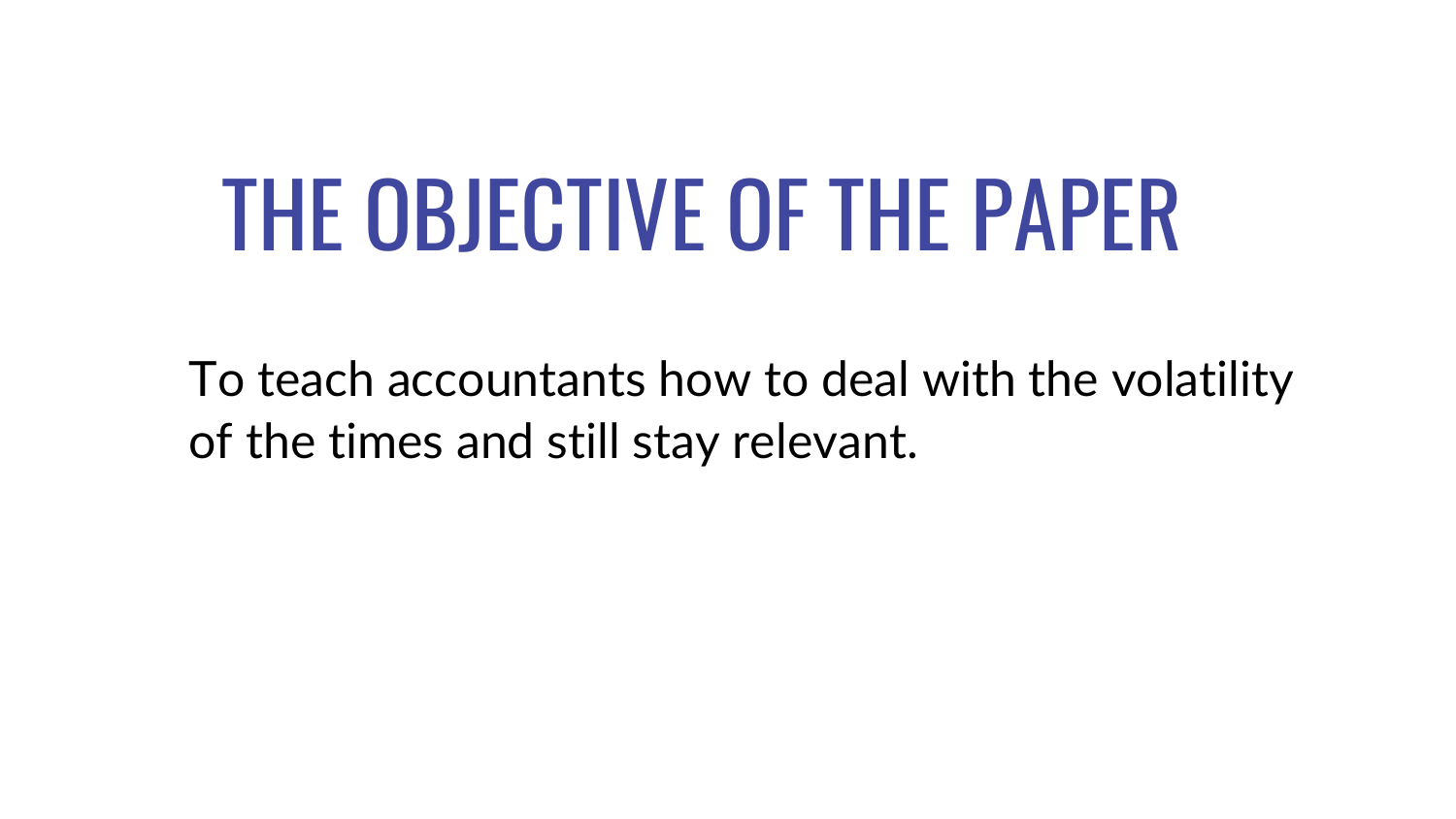# ARE THE TIMES REALLY VOLATILE?

- Yes, they are
- So much is changing everyday
- Newer methods and newer ways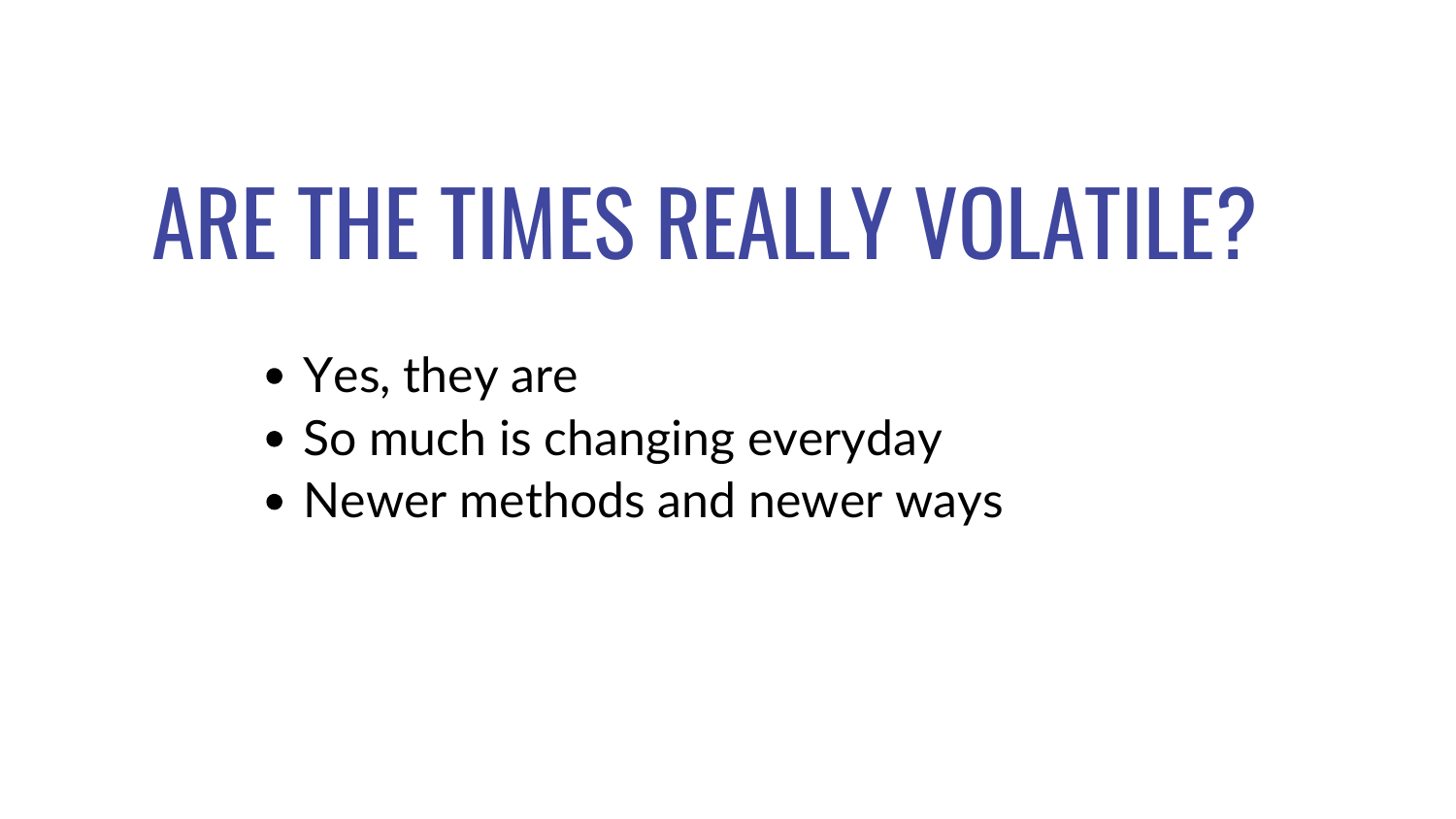### WHAT IS DRIVING THE VOLATILITY?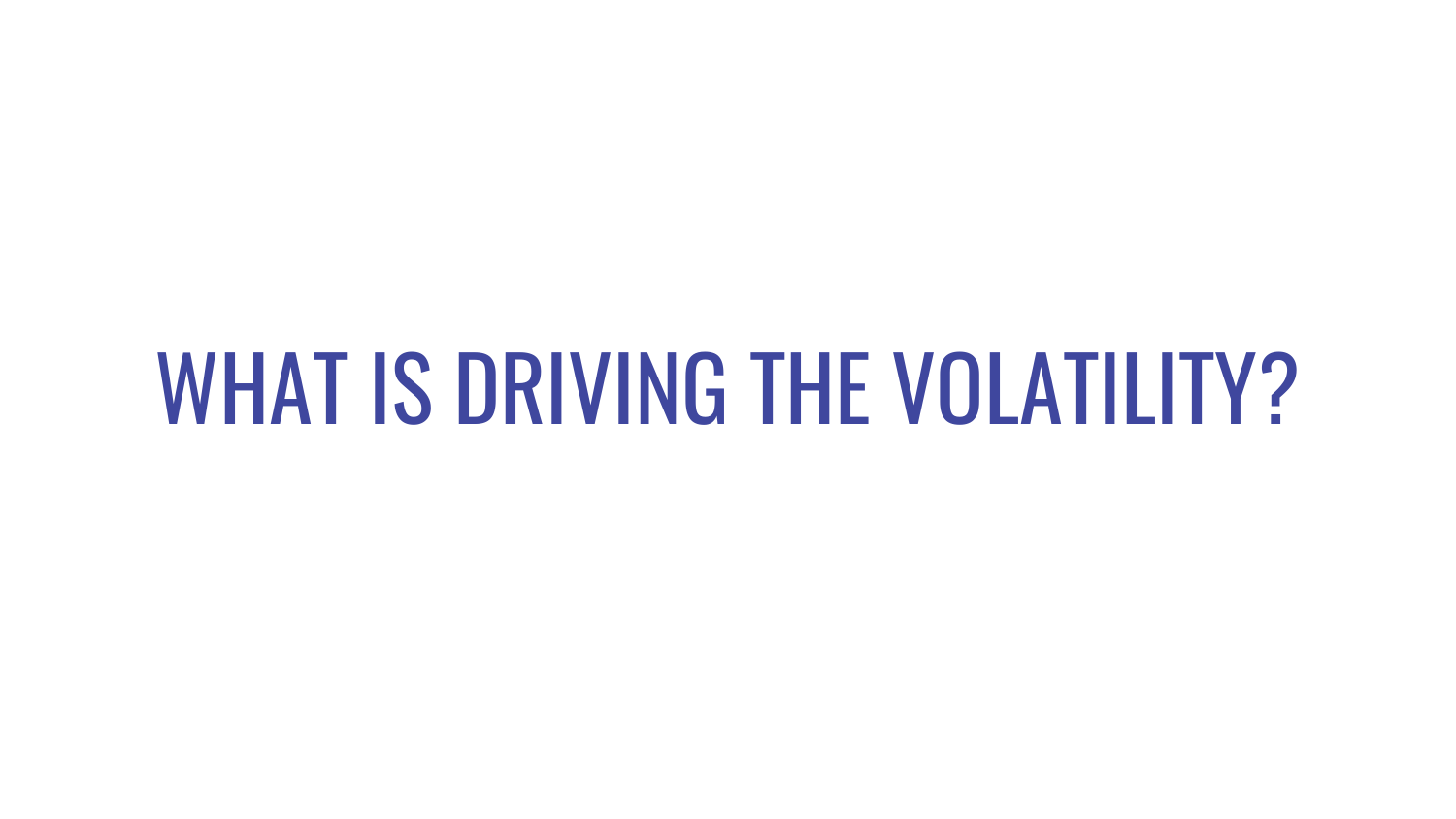# WHAT IS DRIVING THE VOLATILITY?

Mainly, technology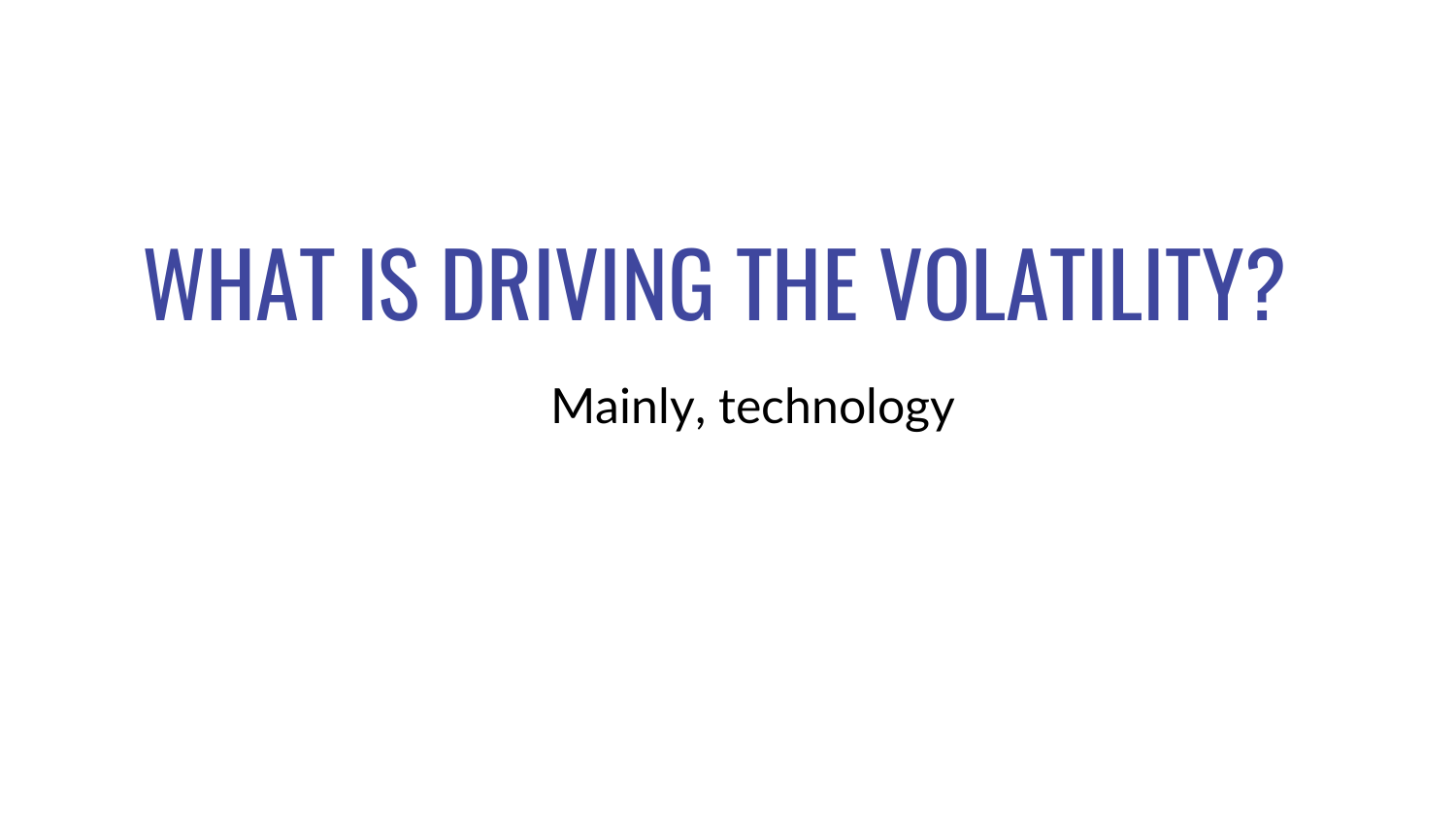### THE POSITIVE SIDES TO IT

As accountants and business entrepreneurs, we can achieve so much more with the technology at our disposal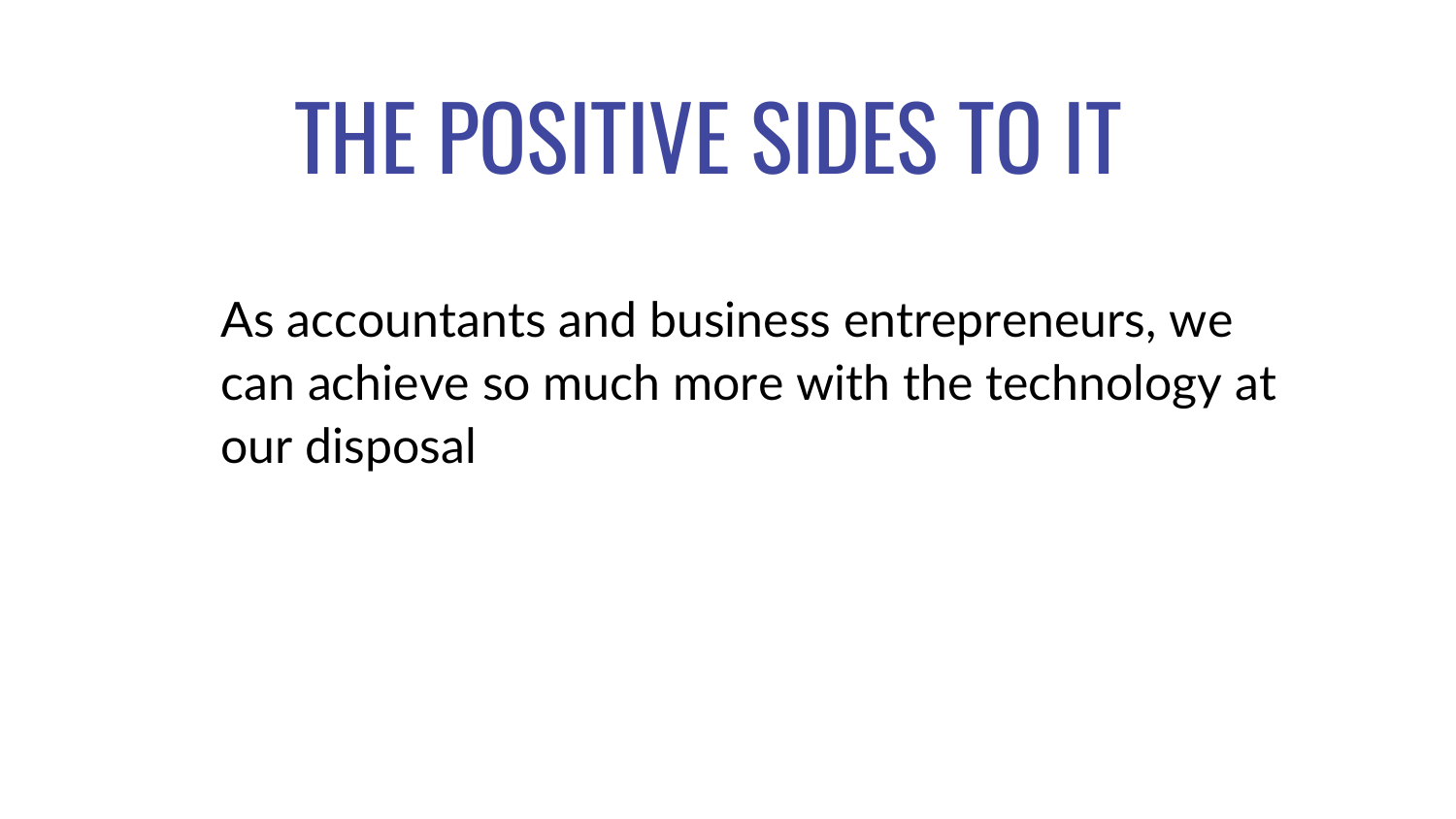### IMAGINE THIS

- You can now sell an accounting book to 2000 accountants in 24 hours, from your bedroom
- He started a 1000 Naira savings business and got 5500 customers from Facebook

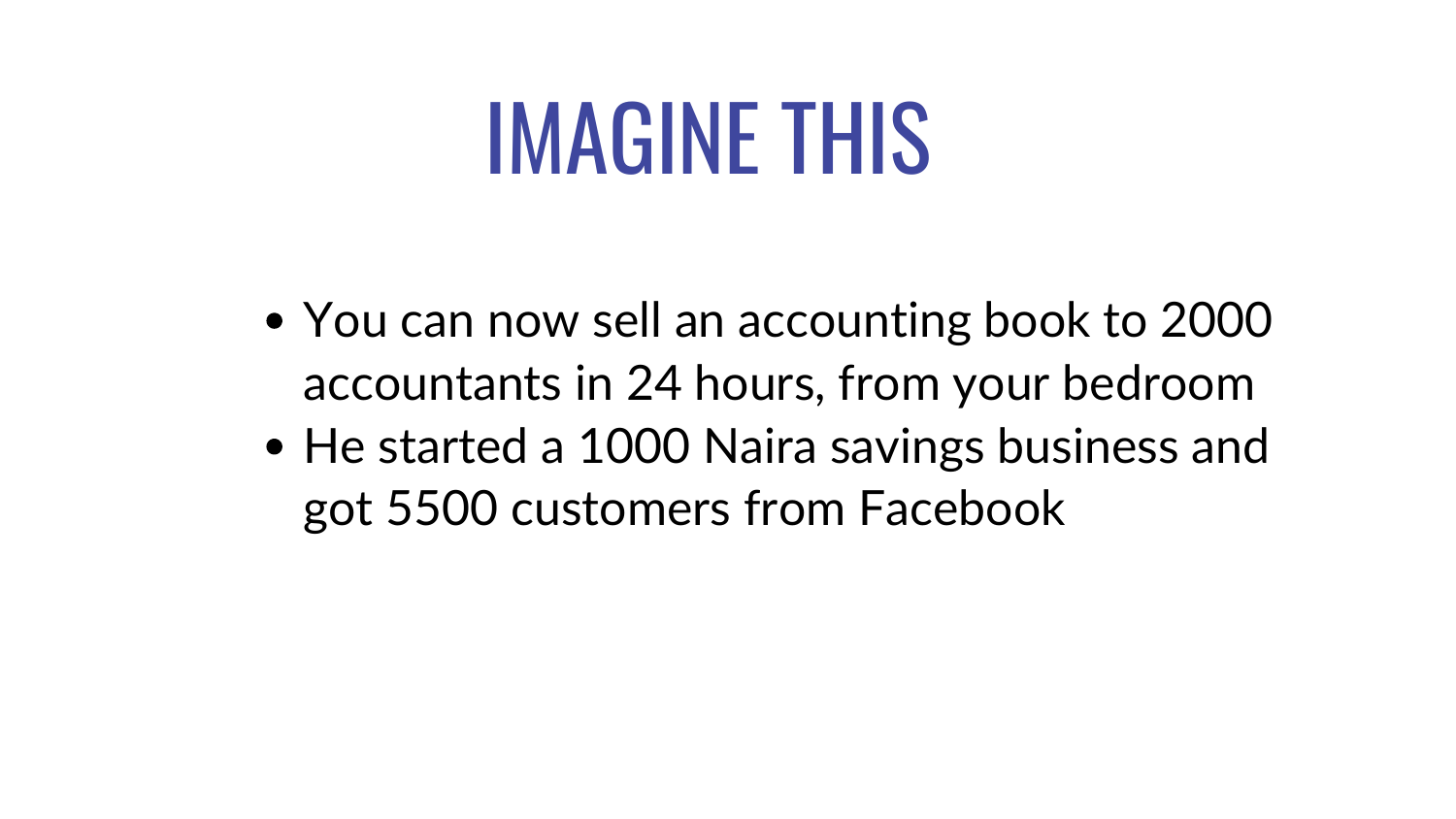# THE NEGATIVE SIDES TO IT

Change and change management is not easy It involves learning, re-learning and un-learning It involves making people catch up quickly It involves resources - time and money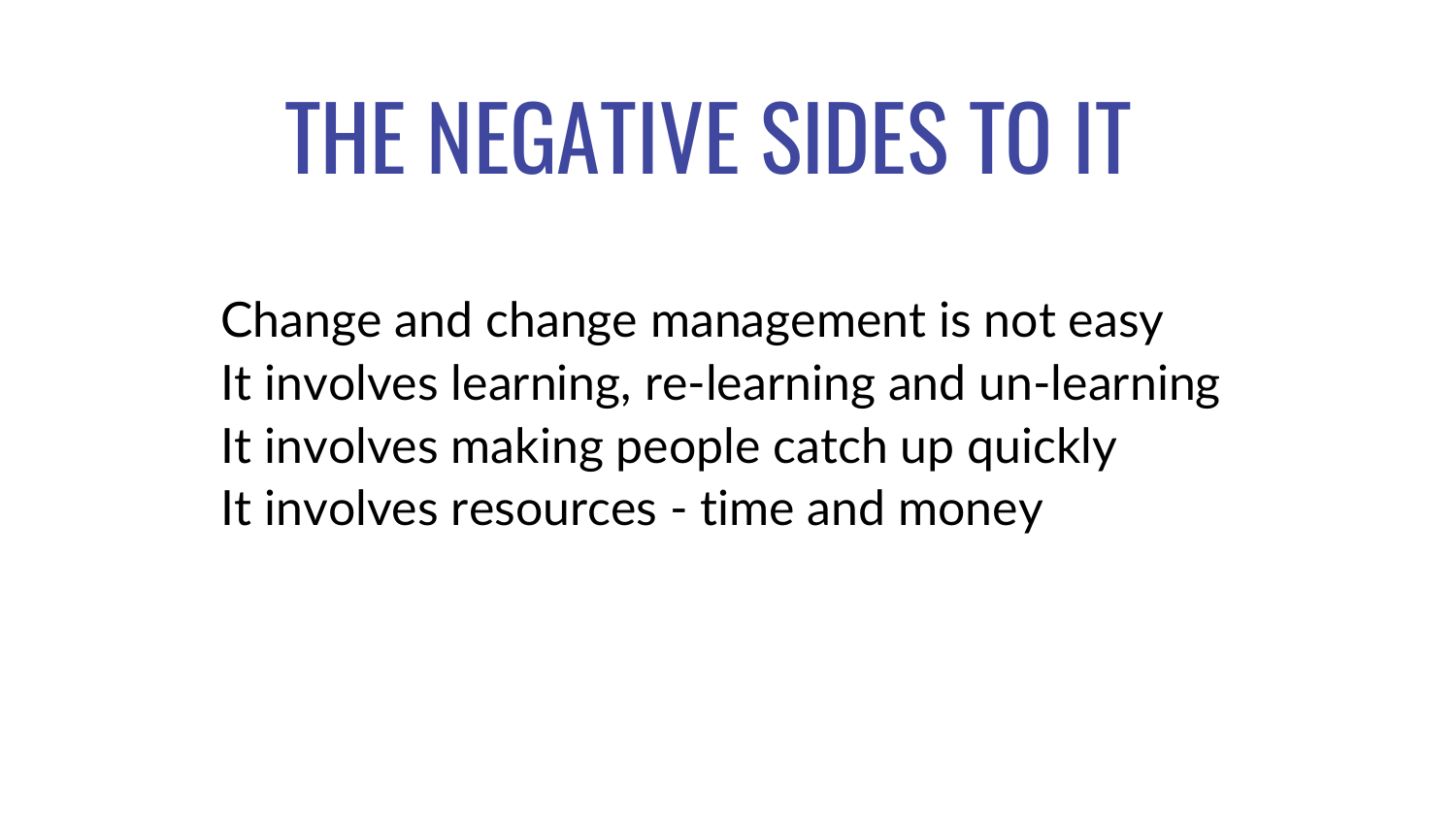- 1. Stay in tune with what's new in your industry
- 2. Listen to the market.
- 3. Tweak your products and services to fit in
- 4. Pick and keep up interest in relevant skills
- 5. Keep an open heart to new trends
- Watch the success footprints of others who are 6. making it
- 7. Technology can always do it better The AC man story

- 
- 

### WHAT MUST WE DO?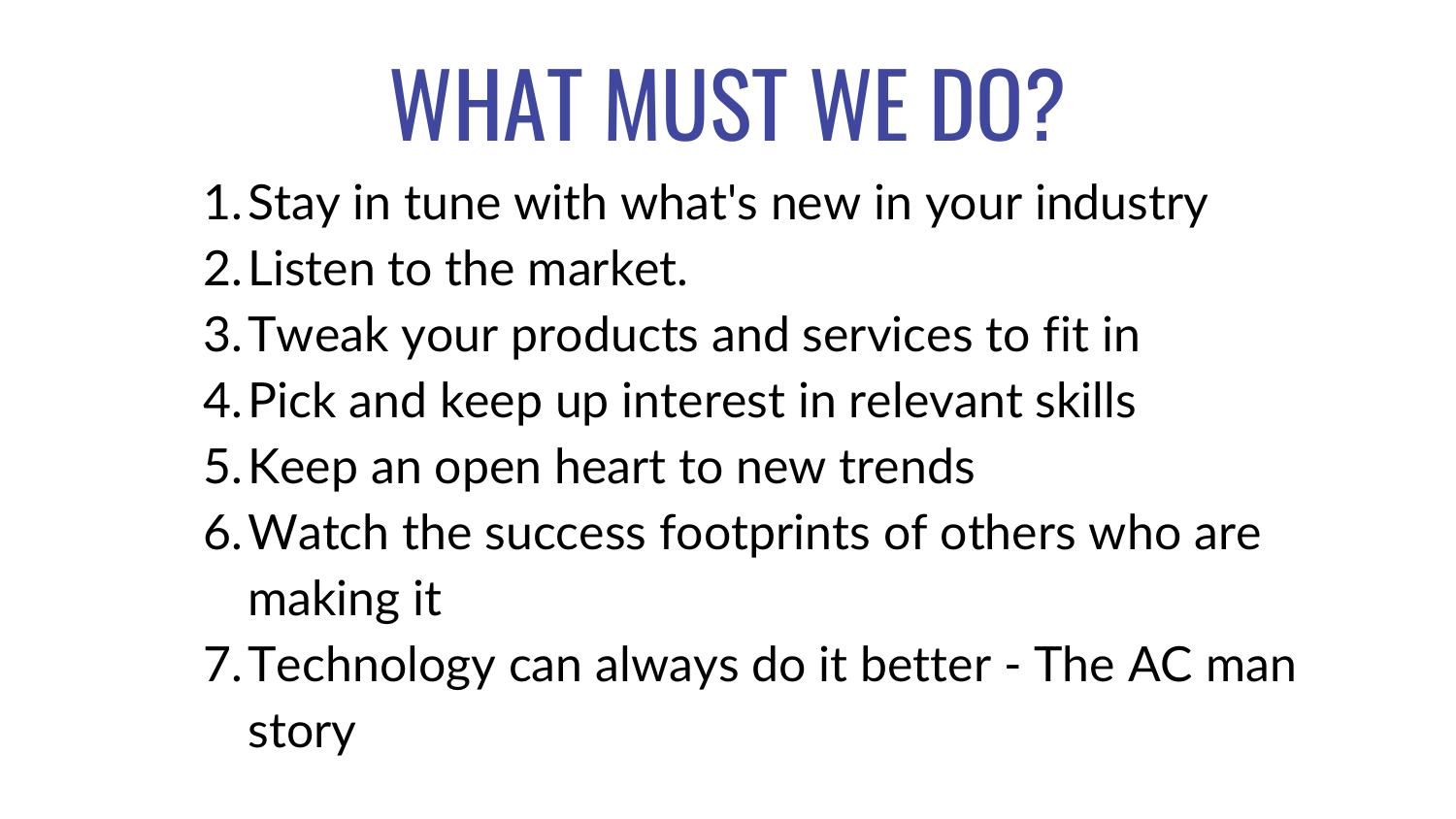### AREAS OF YOUR BUSINESS WHERE TECHNOLOGY CAN BE INFUSED

Marketing/Customer acquisition 1. 2. Relationship management/ Customer Service 3. Doing the work 4. Storing data for longer years 5. Training your team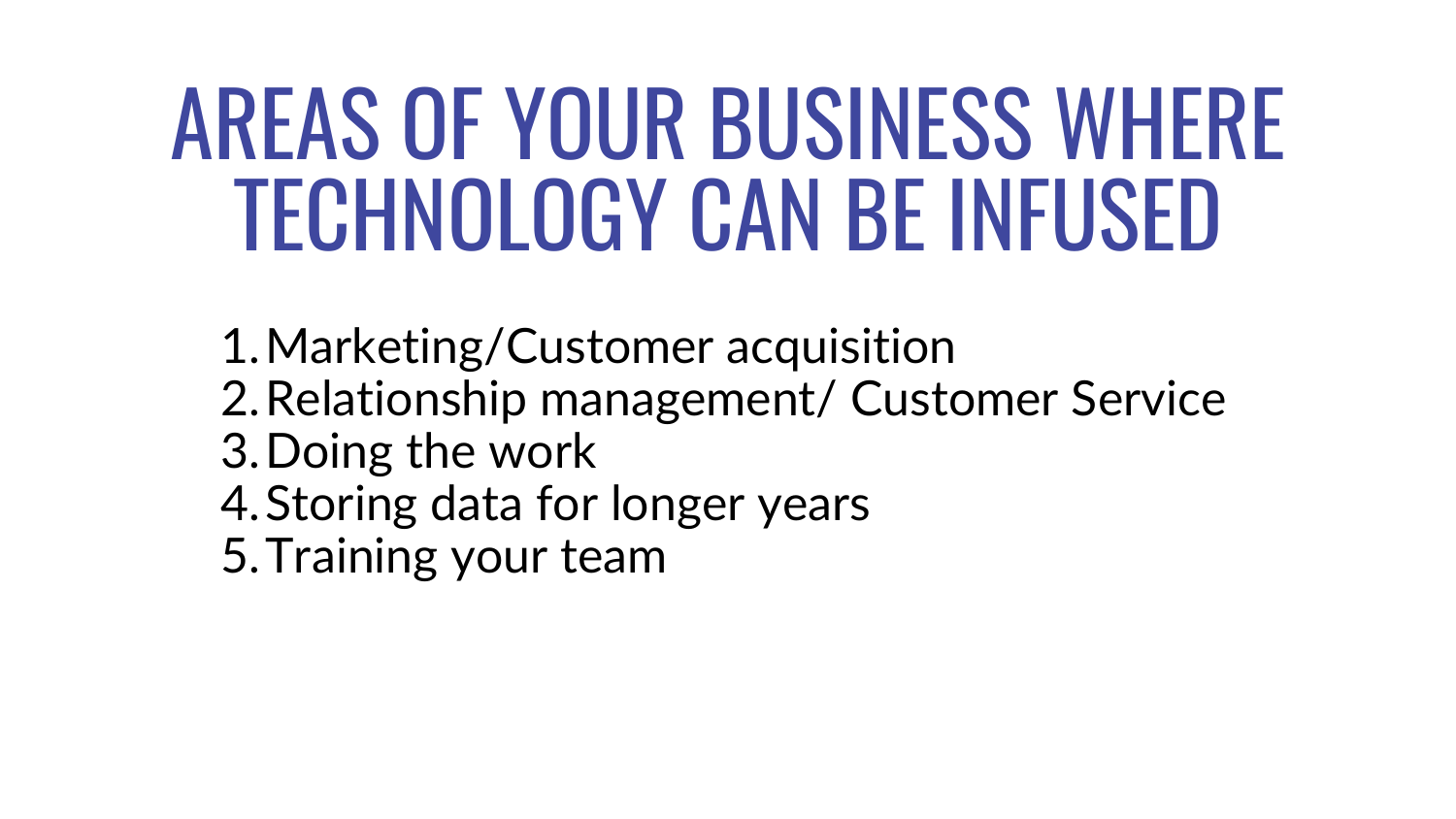- 6. Meetings
- 7. Revenue management
- 8. Automation of processes
- 9. Managing the team
- 10. Getting information from customers

### AREAS OF YOUR BUSINESS WHERE TECHNOLOGY CAN BE INFUSED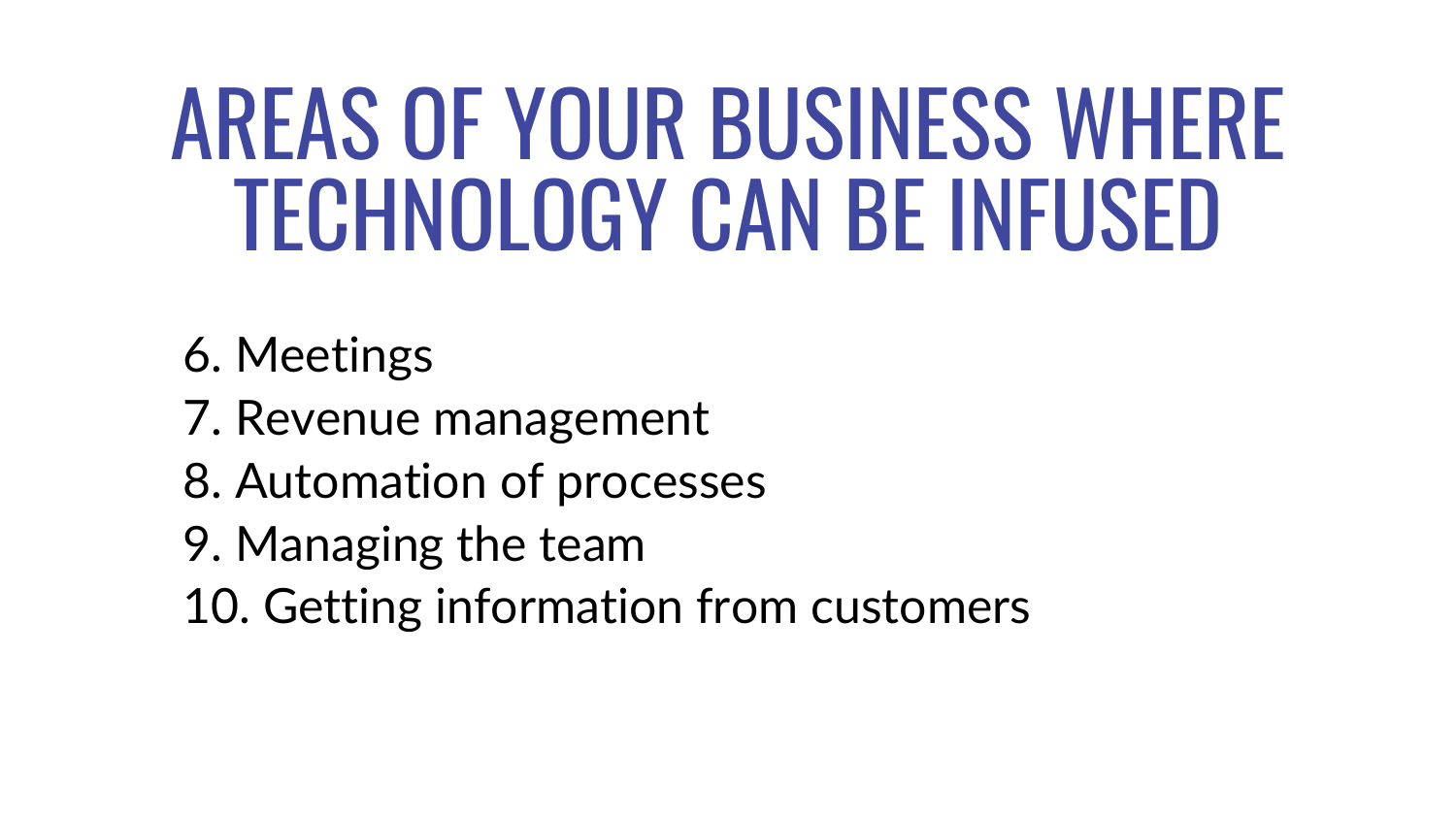

- 
- 
- 
- 
- 

### Stay relevant • Reach more Serve more Make more profit Stay sustainable